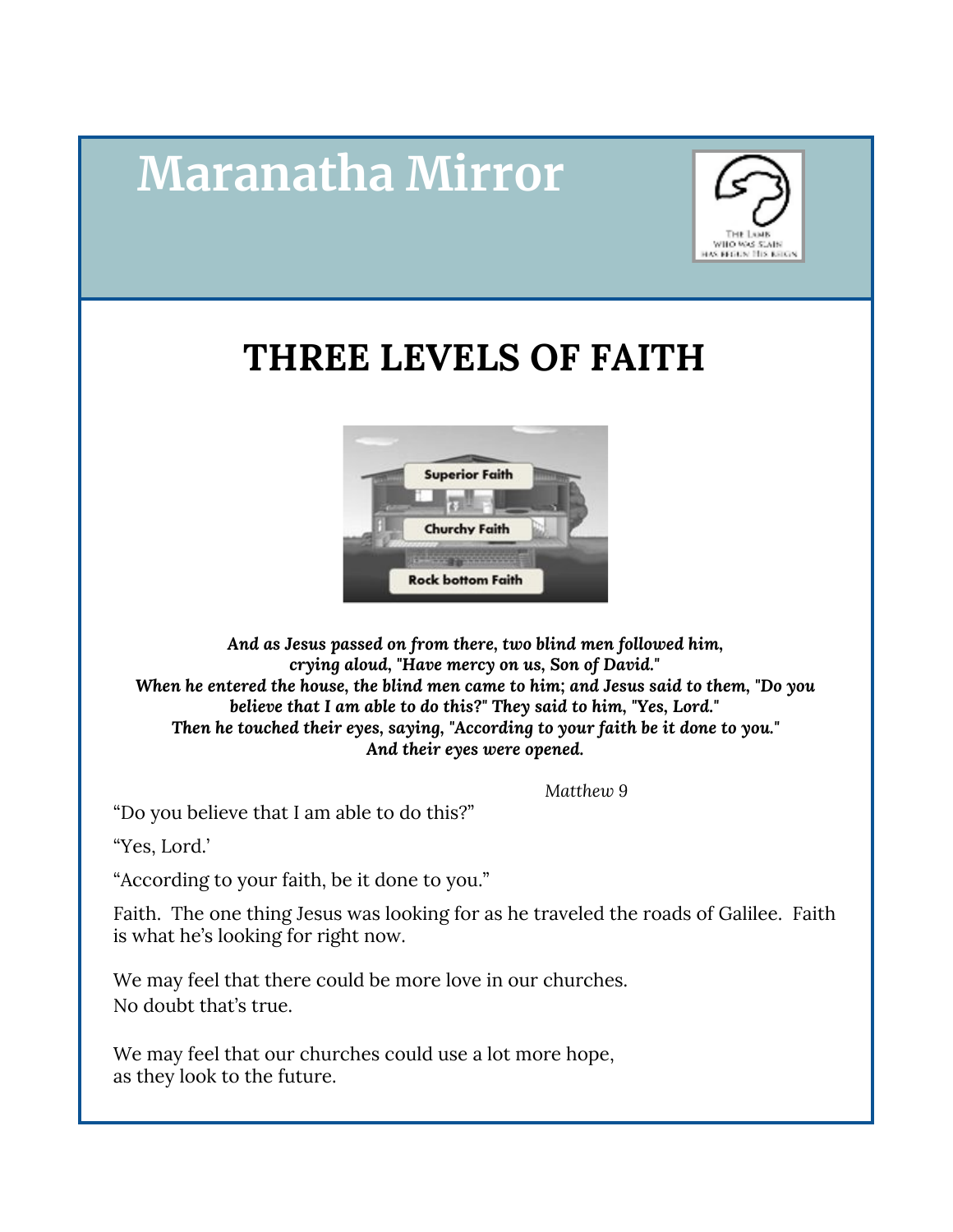Also true.

But the greatest need of all, is our need of faith.

#### **More faith. Real faith**.

No wonder the harvest is so meager. No wonder our witness is so weak. No wonder Jesus said, "When the Son of Man comes will he find faith on earth?"

We need faith.

But it has to be the right kind of faith. Much of what we call faith is not faith at all. It looks like faith from the outside, but inside there's nothing there.

One way to describe it is to say there are levels of faith.

Think of a house with a first floor, an upstairs and a basement.

On the first floor we have what we could call **Churchy Faith**

"Churchy faith" is the kind of faith that satisfies church folks. I'm a Lutheran. I'm a Anglican. I'm a Pentecostal. I'm a Catholic. I claim to believe in the doctrines of my church. I do what's expected of a member in good standing.

Maybe I even say my prayers before I go to bed. Or I throw up a quickie prayer in the morning as I drink my orange juice and take my vitamin pills. Maybe I even read the Bible from time to time.

So I'm what they call a normal Christian, leading what they call the normal Christian life. But I know, and God knows that my faith is not very deep. Sometimes I even pride myself on the fact that I'm not a fanatic, like some people. Churchy faith is good enough for me.

Now upstairs in the second floor we have **Superior Faith**

Superior faith is the kind of faith I get after I've had a "spiritual experience." It seemed I was no longer satisfied with "churchy faith." Life was empty. Maybe I came to a crisis in my life and found out my connection with God was weak. So I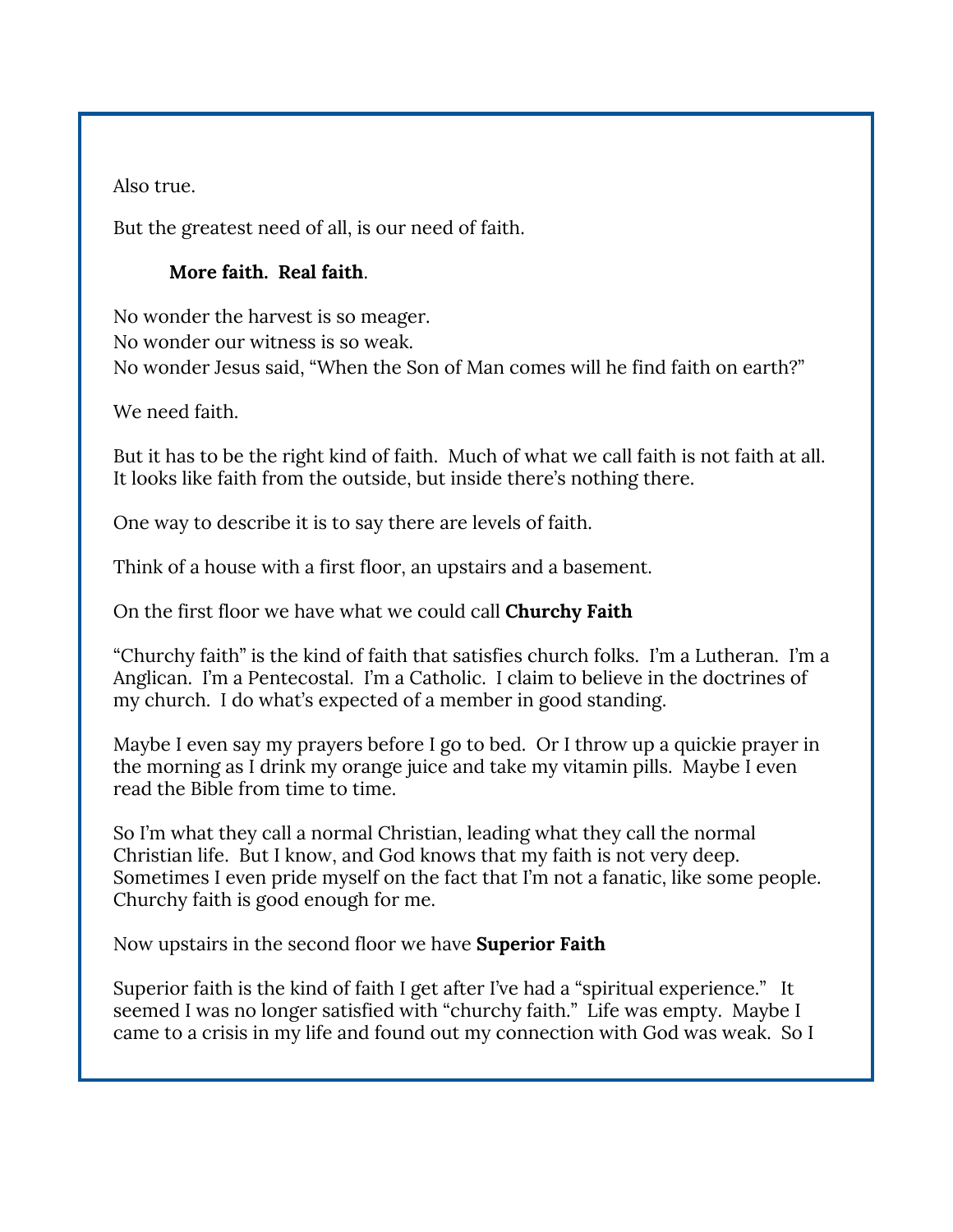went searching for God, for spiritual healing, maybe I came looking for the gift of the Holy Spirit.

"Lord, you've got to help me! There's got to be more than this! If I can't find something more than this paper-thin faith I have now, I'm going to walk away and forget the whole thing."

Then one day it happens. There's a crack in universe and lightning comes down and sets my heart on fire. Maybe I have a vision. Or I start speaking in tongues. Or maybe I just know the truth like you never knew it before.

Now I really have faith. Now I know how to pray. How sad that these church folks don't know what they're missing. My heart bleeds for those spiritual infants out there who are still floundering around in their little "church faith."

But when I try to help them find life in the Spirit like I have, they close their hearts. They're not interested. What a pity!

It's called "superior faith." Faith that looks down on the folks who haven't come up to speed spiritually.

But now we have a problem. Any faith that looks down on other people's faith in God is no longer faith; *it's an illusion.* The minute I start demeaning anybody's faith in God I lose my own connection with God. I may still get lots of support from all the other super-saints, but my own connection with God dries up. For all my spiritual gifts and spiritual wisdom, I have become a Pharisee.

#### *"God, I thank thee that I am not like other men, extortioners, unjust, adulterers, or even like this tax collector." Luke 18*

Of course, "superior faith" is easy to spot in others, not so easy to spot in ourselves. It often takes a stroke of judgment from heaven to bring us down to size.

Sometimes the Lord allows us to march on in our superior faith for quite a while, before it happens. He sends people across our path to call us to repentance. But we ignore them because they're not as spiritually advanced as we are. Finally comes the blow. And as we fall from the second floor our eyes open and we discover what Pharisees we have become. If we're lucky, we fall down two flights of steps and end up in the basement.

For in the basement is **Rock Bottom Faith**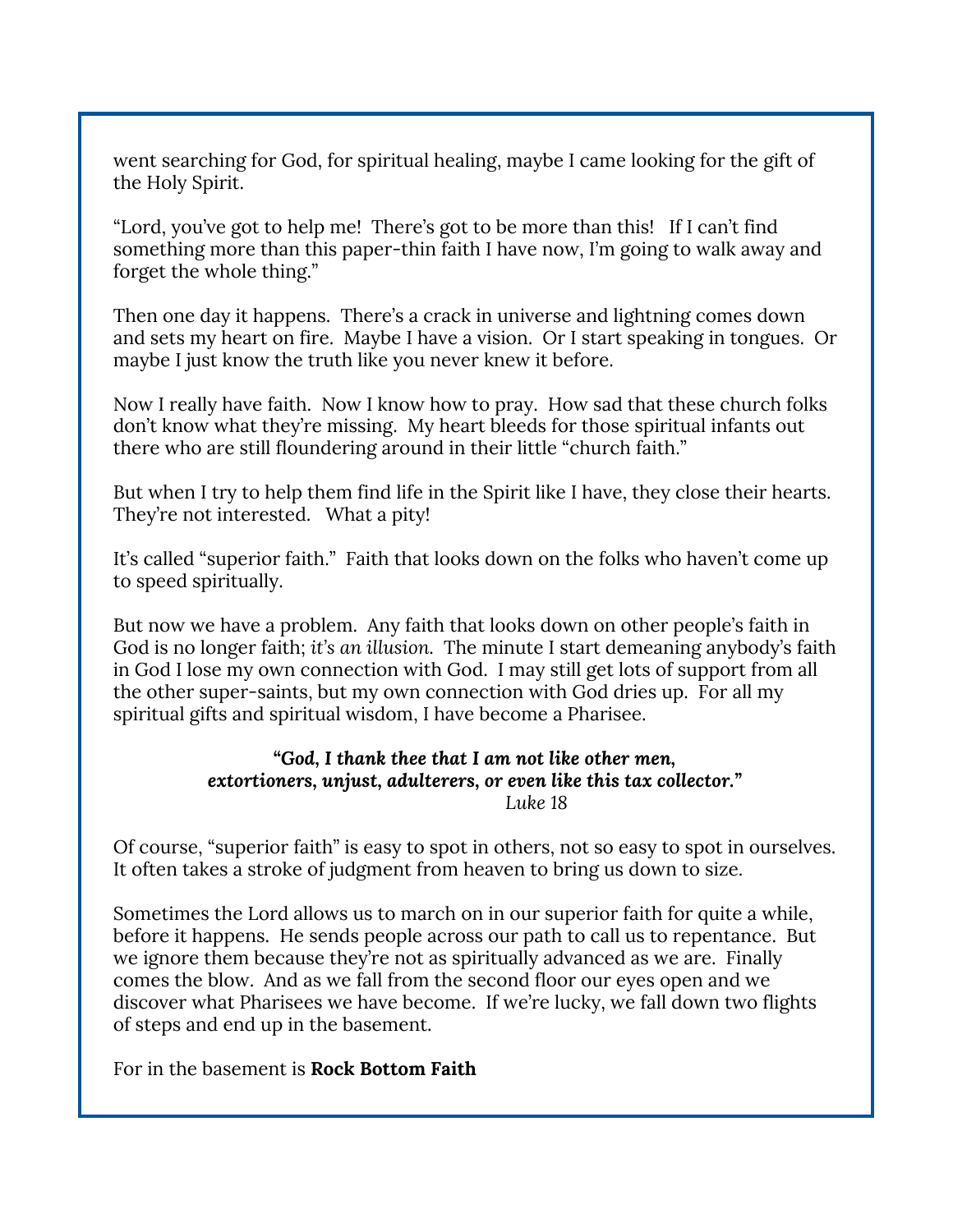Rock Bottom Faith is the only faith that satisfies God. The only faith that resonates with our Lord. It's Rock Bottom Faith because it stays in the rock bottom world of repentance. It repents daily before God and never never looks down on anyone's faith.

*The Pharisee stood and prayed thus with himself, "God, I thank thee that I am not like other men, extortioners, unjust, adulterers, or even like this tax collector. I fast twice a week, I give tithes of all that I get." But the tax collector, standing far off, would not even lift up his eyes to heaven, but beat his breast, saying, 'God, be merciful to me a sinner!' I tell you, this man went down to his house justified rather than the other; for everyone who exalts himself will be humbled, but he who humbles himself will be exalted." Luke 18*

Lord, give us no peace until we find the basement, that rock-bottom faith of the tax collector!

So what is rock-bottom faith?

**First:** Rock bottom faith always *approaches God like those blind men*, *like the tax collector*

"Have mercy on us, Son of David," they cried.

"God, be merciful to me, a sinner!"

Those blind men saw what nobody else could see, that Jesus was the Son of David, the Messiah. They threw themselves on his mercy, and wouldn't let go. When he went into a house, they went right in after him. Nobody could push them away. *They were relentless in their pursuit of his mercy.*

They didn't say, "You got to do this for us, we're good Christians!" No. "Son of David, have mercy on us!"

And the tax collector---"God be merciful to me a sinner."

"Well," you say, "those guys needed mercy. They were hurting. They were in trouble. And all those bad guys out there, they NEED mercy. But me, I'm okay. I'm saved. I'm a decent chap. Why should I be crying to God for mercy all the time?"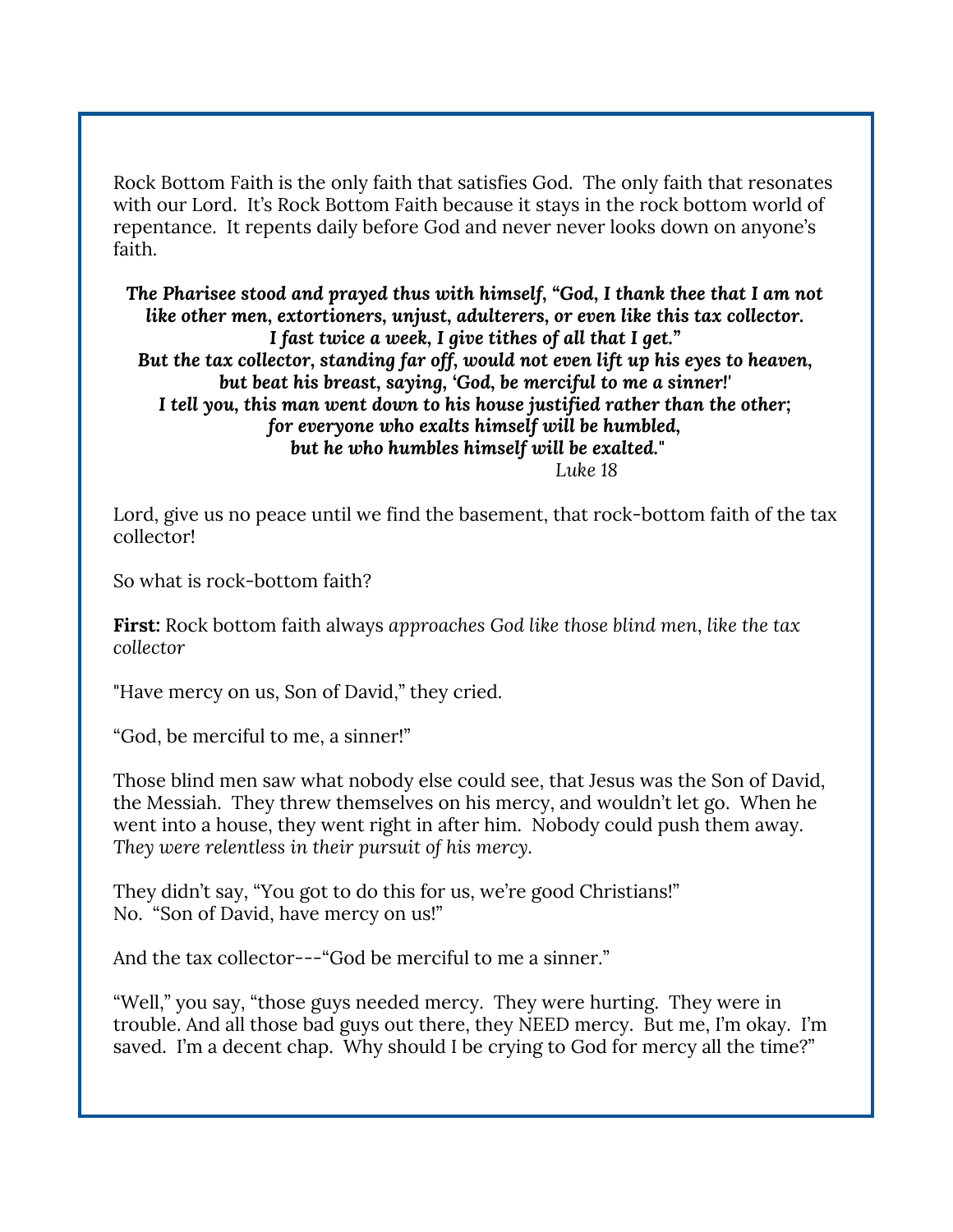Listen. You and I need that mercy just as badly as the Tax Collector---every day, every hour. We need God's mercy, not just for the bad stuff back there in our past. We need it for the hypocrisy, and vanity, and the secret resentments that plague our lives even now. "Lord, have mercy!"

Rock bottom faith never stops crying out to God for mercy!

**Secondly,** rock bottom faith goes for "*the one thing needful,"* like Martha's sister Mary did even though it got her in trouble.

*Now as they went on their way, he entered a village; and a woman named Martha received him into her house. And she had a sister called Mary, who sat at the Lord's feet and listened to his teaching. But Martha was distracted with much serving; and she went to him and said, "Lord, do you not care that my sister has left me to serve alone? Tell her then to help me." But the Lord answered her, "Martha, Martha, you are anxious and troubled about many things; one thing is needful. Mary has chosen the good portion, which shall not be taken away from her." Luke 10*

Before we get too emotional feeling sorry for Martha, who has to do all the work, pay attention to what Jesus is saying.

One thing is needful:

### **Living Bread.**

Forget the cheese and baloney.

Get the living bread of his words.

Rock-bottom faith is sustained by nothing else.

His words.

It's not your spiritual experiences. It's not your spiritual gifts.

It's not your spiritual accomplishments.

It's his words.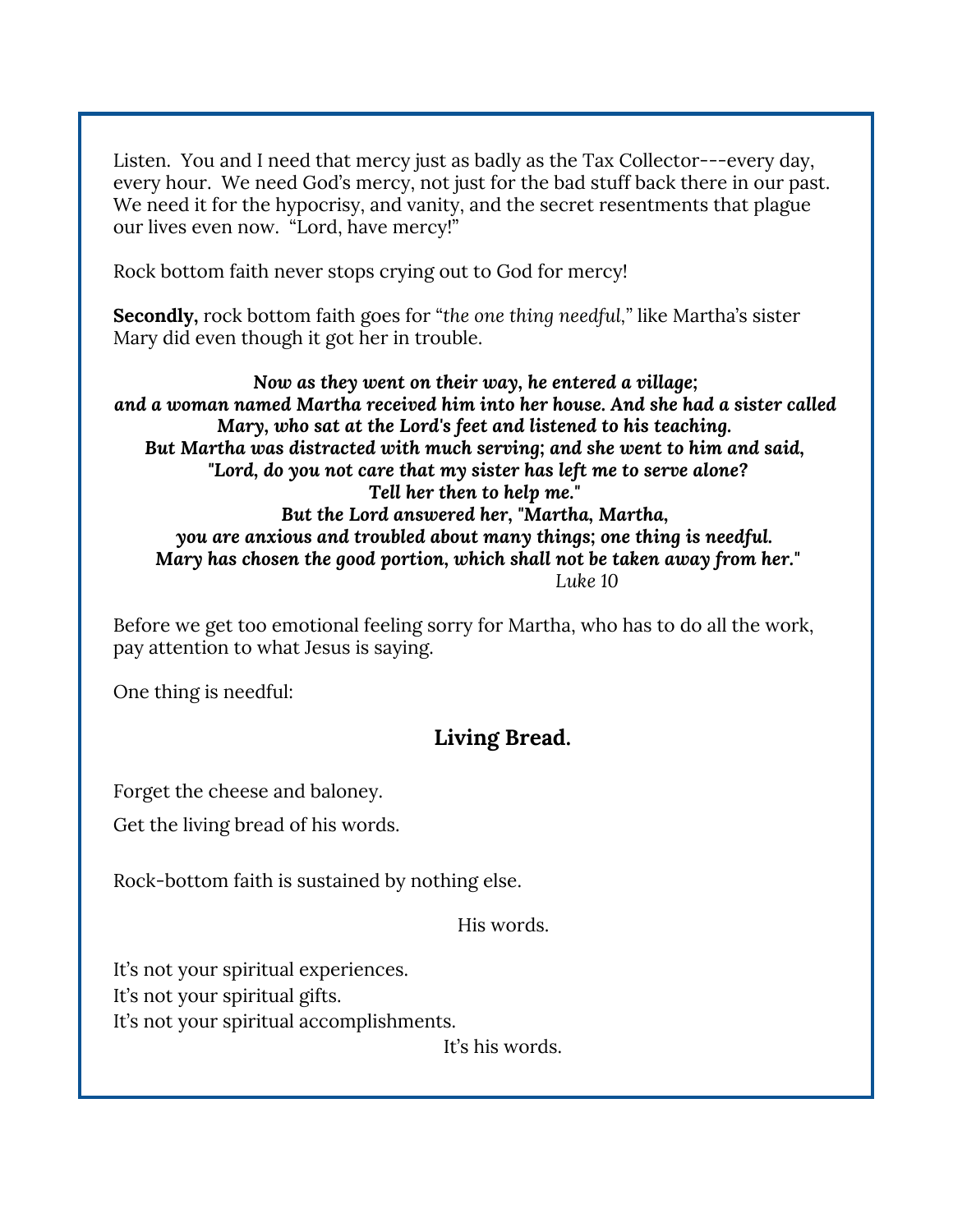Those words of Jesus are preserved to us in Matthew, Mark, Luke and John in the Bible. You want rock-bottom faith? Go to those four gospels and soak up Jesus' words until they start singing in your soul. You will find the one thing needful.

And no one will ever take it away from you.

**Finally,** rock-bottom faith *obeys Jesus* like Peter did, even when he had his doubts.

*While the people pressed upon him to hear the word of God, he was standing by the lake of Gennesaret. And he saw two boats by the lake; but the fishermen had gone out of them and were washing their nets. Getting into one of the boats, which was Simon's, he asked him to put out a little from the land. And he sat down and taught the people from the boat. And when he had ceased speaking, he said to Simon, "Put out into the deep and let down your nets for a catch." And Simon answered, "Master, we toiled all night and took nothing! But at your word I will let down the nets." Luke 5*

Now we're looking at rock-bottom faith. Peter is in no mood to go out there and fish. He was discouraged, tired, hungry and had his doubts. What good will it do?

But he obeys. And when he does this they enclose a great shoal of fish, so that their nets begin to break.

And what do you know? Peter never does get his breakfast and that nice nap he was looking forward to. He hauls up his boat, leaves everything behind, and follows Jesus!

Peter obeys, even though he has his doubts. Even though he's tired and hungry. That's rock-bottom faith.

You do what Jesus calls you to do, even if you have your doubts. He says, "Love your enemies." What good will that do? Why should I?

But you obey.

He says, "Pray for those who persecute you." I have no desire to pray for these people who keep giving me a hard time.

But you obey.